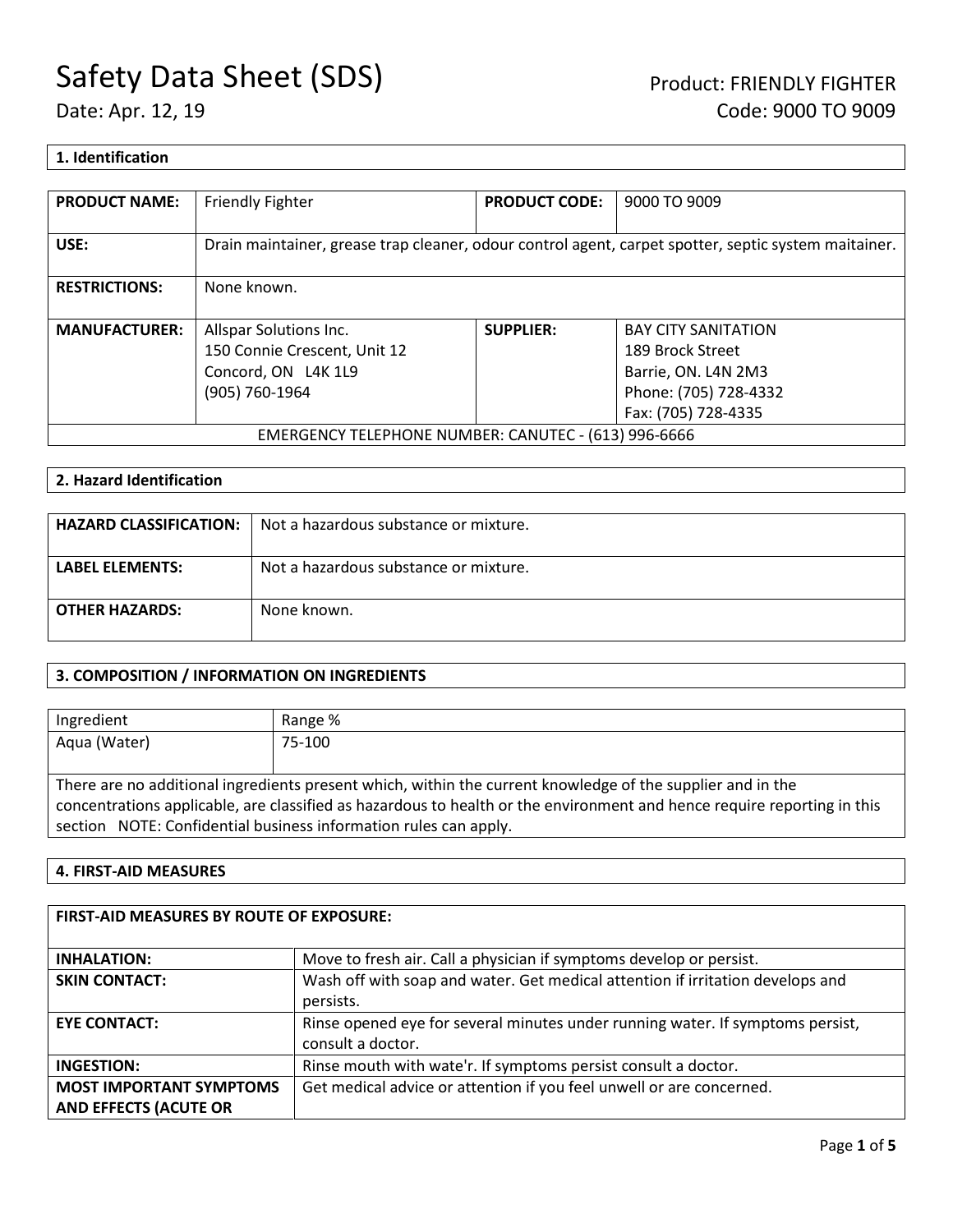| DELAYED):                      |                                                                                 |
|--------------------------------|---------------------------------------------------------------------------------|
| <b>IMMEDIATE MEDICAL</b>       | Treat symptomatically. Contact poison treatment specialist immediately if large |
| <b>ATTENTION AND SPECIAL</b>   | quantities have been ingested or inhaled.                                       |
| <b>TREATMENT IF NECESSARY:</b> |                                                                                 |

### **5. FIRE-FIGHTING MEASURES**

| <b>SUITABLE EXTINGUISHING MEDIA:</b>   | Not combustible. Use extinguishing agent suitable for surrounding fire. |
|----------------------------------------|-------------------------------------------------------------------------|
| <b>UNSUITABLE EXTINGUISHING MEDIA:</b> | <b>NAV</b>                                                              |
| SPECIFIC HAZARDS ARISING FROM THE      | Does not burn.                                                          |
| <b>HAZARDOUS PRODUCT:</b>              | Not known to generate any hazardous decomposition products in a fire.   |
| SPECIAL PROTECTIVE EQUIPMENT AND       | No special measures required                                            |
| <b>PRECAUTIONS FOR FIREFIGHTERS:</b>   |                                                                         |
| <b>ADDITIONAL INFORMATION:</b>         | This product is not flammable                                           |

## **6. ACCIDENTAL RELEASE MEASURES**

| PERSONAL PRECAUTIONS, PROTECTIVE<br><b>EQUIPMENT AND EMERGENCY PROCEDURES:</b> | No special precautions are necessary.                                                                                                                                                                                                                                                                                                                                                                                                                                                                                                                                     |
|--------------------------------------------------------------------------------|---------------------------------------------------------------------------------------------------------------------------------------------------------------------------------------------------------------------------------------------------------------------------------------------------------------------------------------------------------------------------------------------------------------------------------------------------------------------------------------------------------------------------------------------------------------------------|
| <b>METHODS AND MATERIALS FOR</b><br><b>CONTAINMENT AND CLEANING UP:</b>        | Small spills or leaks: stop or reduce leak if safe to do so. Contain and<br>soak up spill with absorbent that does not react<br>with spilled product. Place used absorbent into suitable, covered,<br>labelled containers for disposal.<br>Large spills or leaks: stop or reduce leak if safe to do so. Dike spilled<br>product to prevent runoff. Dike and recover<br>contaminated water for appropriate disposal. Contact emergency<br>services and manufacturer/supplier for advice. Note: see Section 1<br>for emergency contact information and Section 13 for waste |
|                                                                                | disposal.                                                                                                                                                                                                                                                                                                                                                                                                                                                                                                                                                                 |

| 7. HANDLING AND STORAGE               |                                                                              |  |  |
|---------------------------------------|------------------------------------------------------------------------------|--|--|
|                                       |                                                                              |  |  |
| <b>PRECAUTIONS FOR SAFE HANDLING:</b> | Do not get in eyes. Do not swallow. Wash hands thoroughly after handling     |  |  |
|                                       | this material.                                                               |  |  |
| <b>CONDITIONS FOR SAFE STORAGE</b>    | Store in an area that is: cool, ventilated. Store in the original, labelled, |  |  |
| INCLUDING INCOMPATIBLE MATERIAL:      | shipping container.                                                          |  |  |

### **8. EXPOSURE CONTROLS / PERSONAL PROTECTION**

| CONTROL PARAMETERS, INCLUDING OCCUPATIONAL EXPOSURE GUIDELINES OR BIOLOGICAL EXPOSURE LIMITS AND |
|--------------------------------------------------------------------------------------------------|
| THE SOURCE OF THOSE VALUES:                                                                      |

| <b>APPROPRIATE ENGINEERING</b> | Not available. Consult local authorities for provincial exposure limits. |
|--------------------------------|--------------------------------------------------------------------------|
| <b>CONTROLS:</b>               |                                                                          |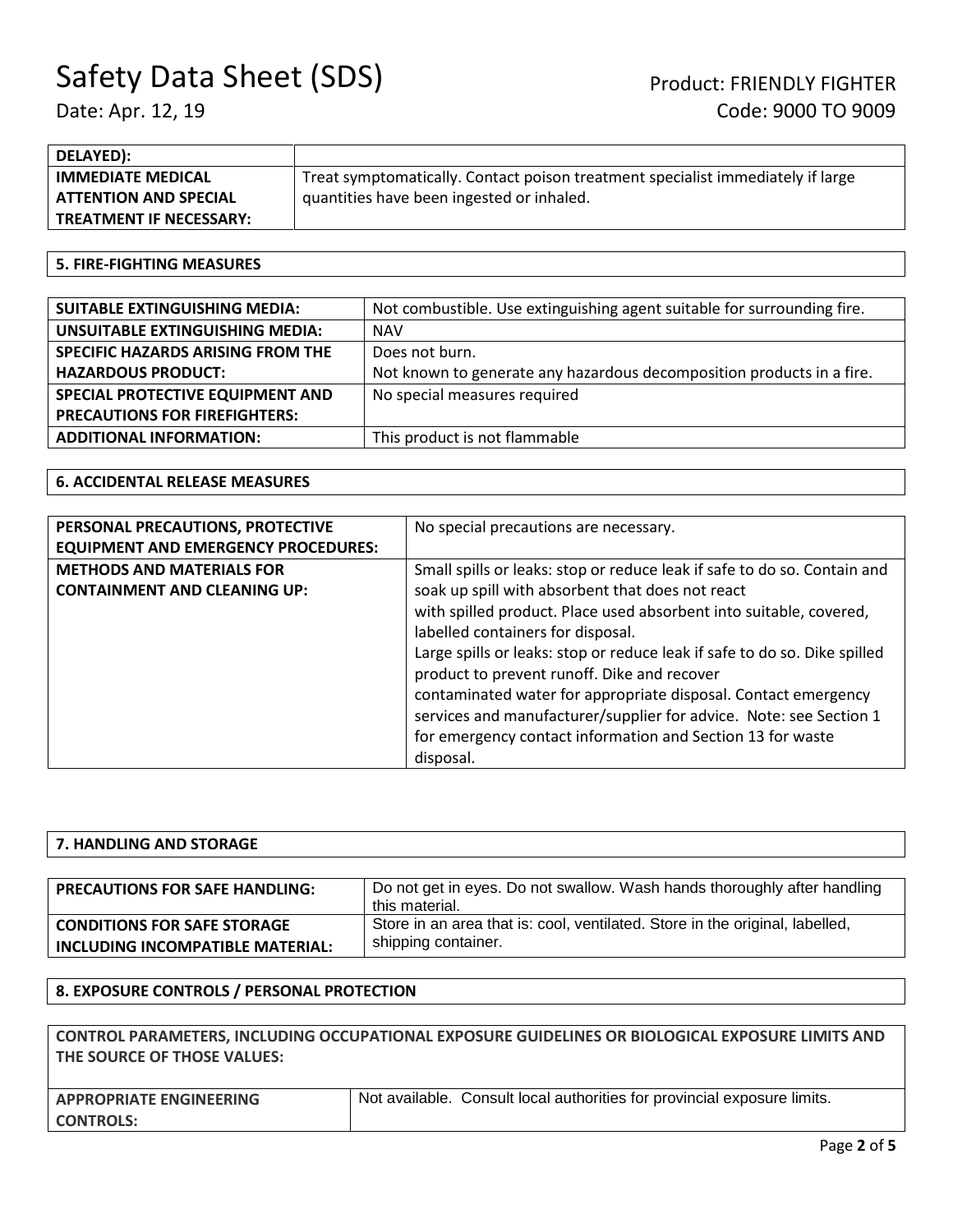| <b>INDIVIDUAL PROTECTION MEASURES</b> | Avoid contact with the eyes.                                   |  |
|---------------------------------------|----------------------------------------------------------------|--|
| (E.G. PERSONAL PROTECTIVE             | <b>Breathing equipment:</b> Not required if used as directed.  |  |
| <b>EQUIPMENT):</b>                    | <b>Protection of hands:</b> Wash skin with cold to warm water. |  |
|                                       | <b>Eye protection:</b> Not required if used as directed.       |  |
|                                       | <b>Body protection:</b> Not required if used as directed.      |  |

### **9. PHYSICAL AND CHEMICAL PROPERTIES**

| <b>APPEARANCE</b>            | Clear / White Liquid    | <b>PH</b>                    | $7.5$ (+/- 0.5)    |
|------------------------------|-------------------------|------------------------------|--------------------|
| <b>ODOUR</b>                 | <b>Neutral Scent</b>    | <b>ODOUR THRESHOLD</b>       | <b>NAV</b>         |
| <b>MELTING POINT</b>         | <b>NAV</b>              | <b>FREEZING POINT</b>        | $\sim 0^{\circ}$ C |
| <b>INITIAL BOILING POINT</b> | $\sim$ 100 $^{\circ}$ C | <b>FLASH POINT</b>           | <b>NAP</b>         |
| <b>EVAPORATION RATE</b>      | <b>NAV</b>              | <b>FLAMMABILITY</b>          | <b>NAP</b>         |
| <b>LOWER FLAMMABLE LIMIT</b> | <b>NAP</b>              | <b>UPPER FLAMMABLE LIMIT</b> | <b>NAP</b>         |
| <b>VAPOUR PRESSURE</b>       | <b>NAV</b>              | <b>VAPOUR DENSITY</b>        | <b>NAV</b>         |
| <b>RELATIVE DENSITY</b>      | 1.02                    | <b>SOLUBILITY</b>            | Complete in water  |
| <b>PARTITION COEFFICIENT</b> | <b>NAV</b>              | <b>AUTO-IGNITION</b>         | <b>NAP</b>         |
|                              |                         | <b>TEMPERATURE</b>           |                    |
| <b>DECOMPOSITION</b>         | <b>NAV</b>              | <b>VISCOSITY</b>             | 500 cps            |
| <b>TEMPERATURE</b>           |                         |                              |                    |

### **10. STABILITY AND REACTIVITY**

| <b>REACTIVITY:</b>                       | Not reactive.                                                            |
|------------------------------------------|--------------------------------------------------------------------------|
| <b>CHEMICAL STABILITY:</b>               | The product is stable.                                                   |
| POSSIBILITY OF HAZARDOUS REACTIONS:      | Under normal conditions of storage and use, hazardous reactions will not |
|                                          | occur.                                                                   |
| <b>CONDITIONS TO AVOID:</b>              | No specific data.                                                        |
| <b>INCOMPATIBLE MATERIALS:</b>           | Reactive or incompatible with oxidizers                                  |
| <b>HAZARDOUS DECOMPOSITION PRODUCTS:</b> | Under normal conditions of storage and use, hazardous decomposition      |
|                                          | products should not be produced.                                         |

### **11. TOXICOLOGICAL INFORMATION**

| <b>ROUTES OF ENTRY:</b>                                                                    | Not applicable.                                                               |  |
|--------------------------------------------------------------------------------------------|-------------------------------------------------------------------------------|--|
| Component<br><b>NAV</b>                                                                    | Value                                                                         |  |
|                                                                                            | SYMPTOMS RELATED TO THE PHYSICAL, CHEMICAL AND TOXICOLOGICAL CHARACTERISTICS: |  |
| IF ON THE SKIN:                                                                            | Skin irritation should not occur when used as recommended.                    |  |
| IF ON THE EYE:                                                                             | Human experience shows mild irritation.                                       |  |
| <b>AFTER INGESTION:</b>                                                                    | May include stomach pains                                                     |  |
| <b>SENSITIZATION:</b>                                                                      | No sensitizing effects known                                                  |  |
| DELAYED AND IMMEDIATE EFFECTS, AND CHRONIC EFFECTS FROM SHORT-TERM AND LONG-TERM EXPOSURE: |                                                                               |  |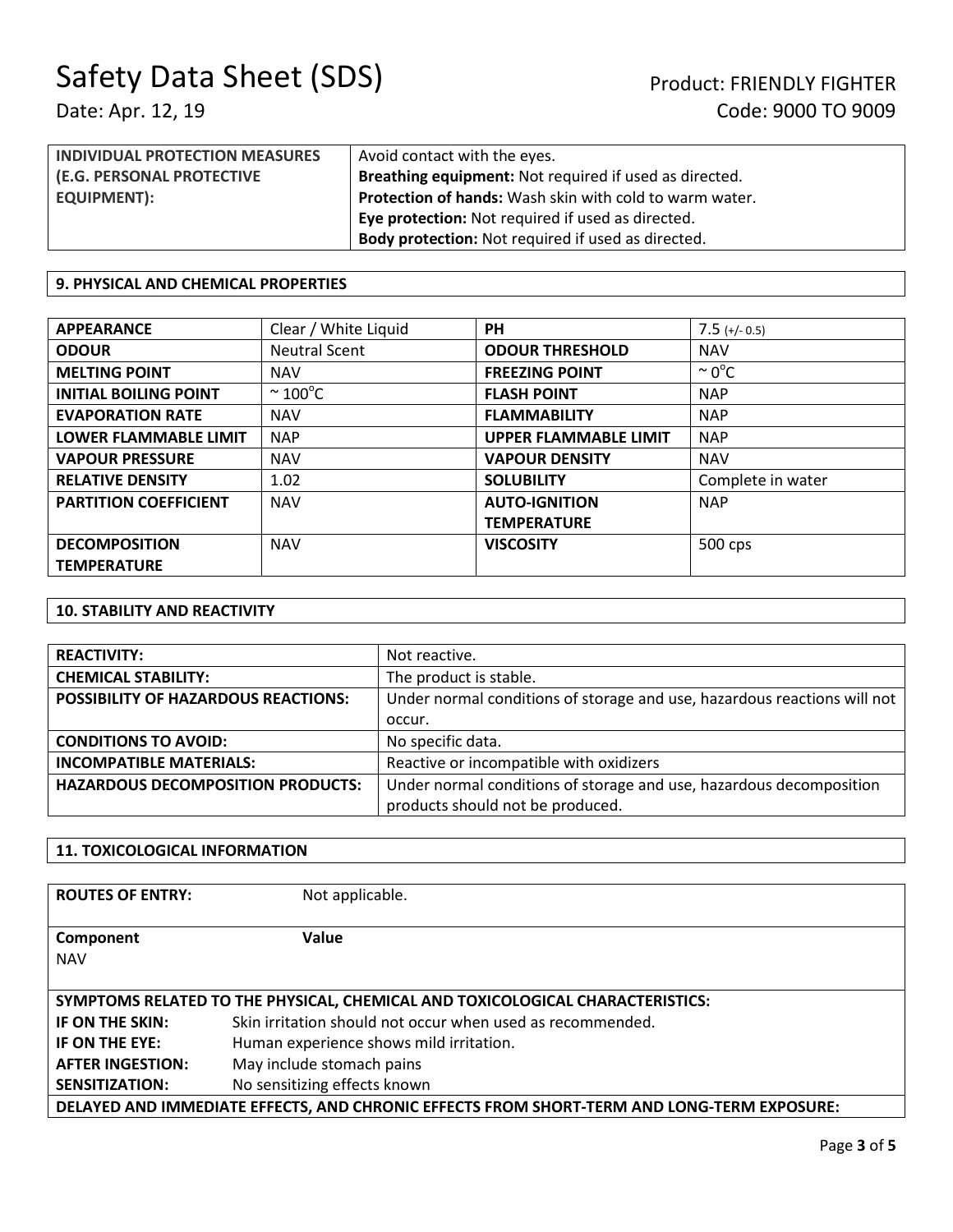## None known at this time.

## **ADDITIONAL TOXICOLOGICAL INFORMATION:** Irritant

**CARCINOGENIC CATEGORIES:** None of the ingredients are listed

General : No known significant effects or critical hazards.

Carcinogenicity : No known significant effects or critical hazards.

Mutagenicity : No known significant effects or critical hazards.

Teratogenicity : No known significant effects or critical hazards.

Developmental effects : No known significant effects or critical hazards.

Fertility effects : No known significant effects or critical hazards.

### **12. ECOLOGICAL INFORMATION**

| <b>ECOTOXICITY</b>               | No further information available                  |
|----------------------------------|---------------------------------------------------|
| PERSISTENCE AND DEGRADABILITY    | Not available.                                    |
| <b>BIOACCUMULATIVE POTENTIAL</b> | Not available.                                    |
| <b>MOBILITY IN SOIL</b>          | No further relevant information available.        |
| <b>OTHER ADVERSE EFFECTS</b>     | No known significant effects or critical hazards. |

### **13. DISPOSAL CONSIDERATIONS**

### **Waste treatment methods:**

**Recommendation:** The generation of waste should be avoided or minimized wherever possible. Disposal of this product, solutions and any by-products should at all times comply with the requirements of environmental protection and waste disposal legislation and any regional local authority requirements. Dispose of surplus and non-recyclable products via a licensed waste disposal contractor. Waste should not be disposed of untreated to the sewer unless fully compliant with the requirements of all authorities with jurisdiction. Waste packaging should be recycled. Incineration or landfill should only be considered when recycling is not feasible.

**Uncleaned packagings:** This material and its container must be disposed of in a safe way. Care should be taken when handling emptied containers that have not been cleaned or rinsed out. Empty containers or liners may retain some product residues. Avoid dispersal of spilled material and runoff and contact with soil, waterways, drains and sewers. **Recommendation:** Disposal must be made according to official regulations. **Recommended cleansing agent:** Water.

#### **14. TRANSPORT INFORMATION**

| <b>UN NUMBER</b>             | TDG regulations.<br>Not regulated under Canadian |
|------------------------------|--------------------------------------------------|
| <b>Environmental Hazards</b> | Not applicable                                   |

#### **15. REGULATORY INFORMATION**

| SAFETY, HEALTH AND ENVIRONMENTAL REGULATIONS SPECIFIC TO THE PRODUCT |                                                                                |  |
|----------------------------------------------------------------------|--------------------------------------------------------------------------------|--|
| This section is not required by WHMIS.                               |                                                                                |  |
| Canada                                                               | This product has been classified in accordance with the hazard criteria of the |  |
|                                                                      | <b>Controlled Products Regulations and</b>                                     |  |
|                                                                      | the SDS contains all of the information required by the Controlled Products    |  |
|                                                                      | Regulations.                                                                   |  |